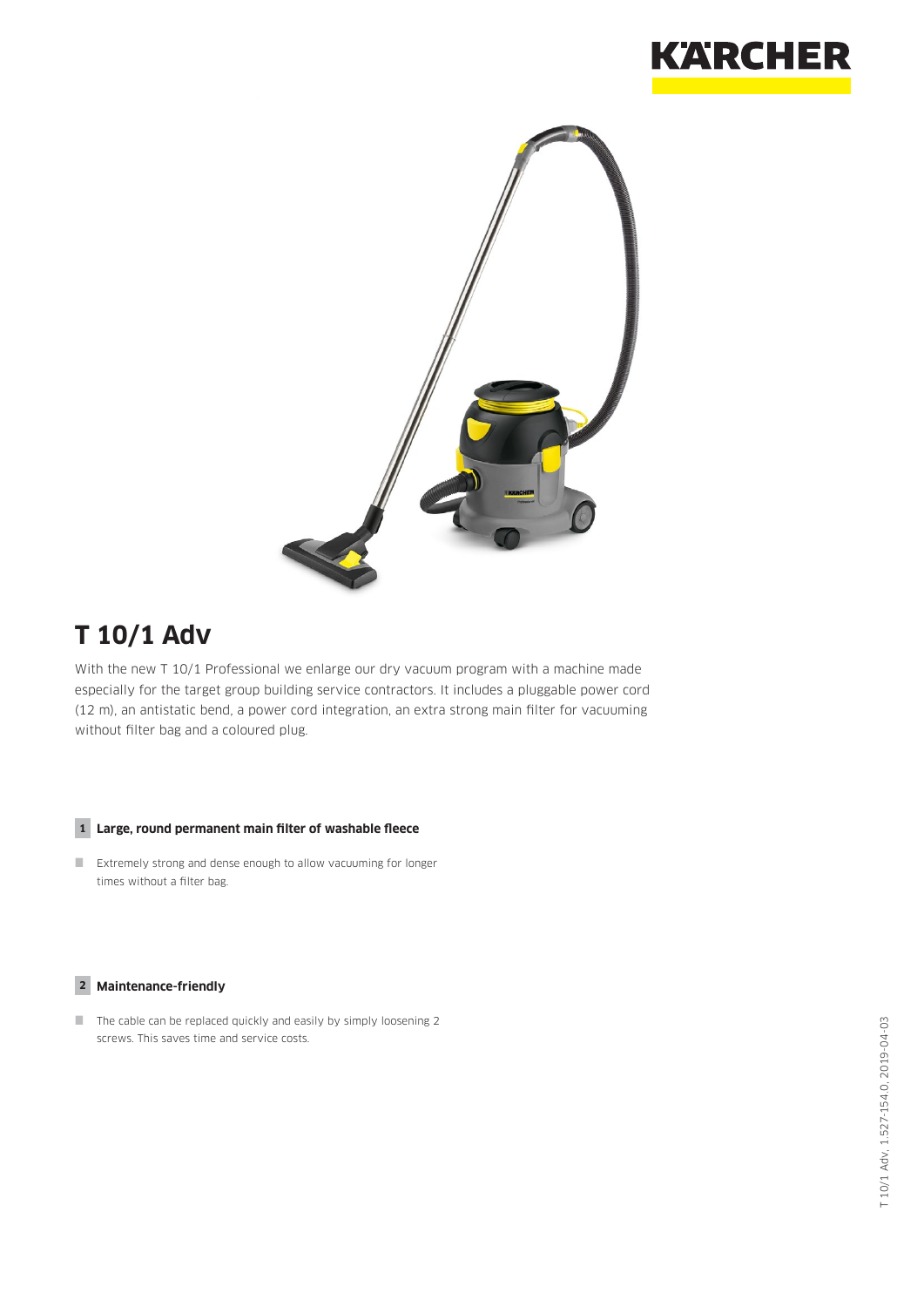# TECHNICAL DATA AND EQUIPMENT

## **KARCHER**



### **T 10/1 Adv**

Plug-in power cable

- **Parking position for floor nozzle**
- Extra strong permanent main filter

| Technical data                       |            |                             |
|--------------------------------------|------------|-----------------------------|
| Order no.                            |            | 1.527-154.0                 |
| <b>EAN code</b>                      |            | 4039784725157               |
| Air flow rate                        | I/s        | 53                          |
| Vacuum                               | mbar / kPa | 240/24                      |
| <b>Container capacity</b>            |            | 10                          |
| Max. rated input power               | W          | 800                         |
| <b>Standard nominal width</b>        |            | 35                          |
| Cable length                         | m          | 12                          |
| Sound pressure level                 | dB(A)      | 59                          |
| Sound power level                    | dB(A)      | 73                          |
| Weight                               | kg         | 6.3                         |
| Dimensions ( $L \times W \times H$ ) | mm         | $355 \times 310 \times 410$ |
|                                      |            |                             |
| <b>Equipment</b>                     |            |                             |
| <b>Suction hose</b>                  | m          | 2.5                         |
| Suction tube, metal 2 x 0.5 m        |            | п                           |
| <b>Filter bag</b>                    |            | fleece                      |
| Switchable floor nozzle              | mm         | 270                         |
| <b>Antistatic preparation</b>        |            | п                           |
| <b>Container material</b>            |            | plastic                     |
|                                      |            |                             |

**Floor nozzle Permanent filter basket, fleece**

 $\blacksquare$  Included in the scope of supply.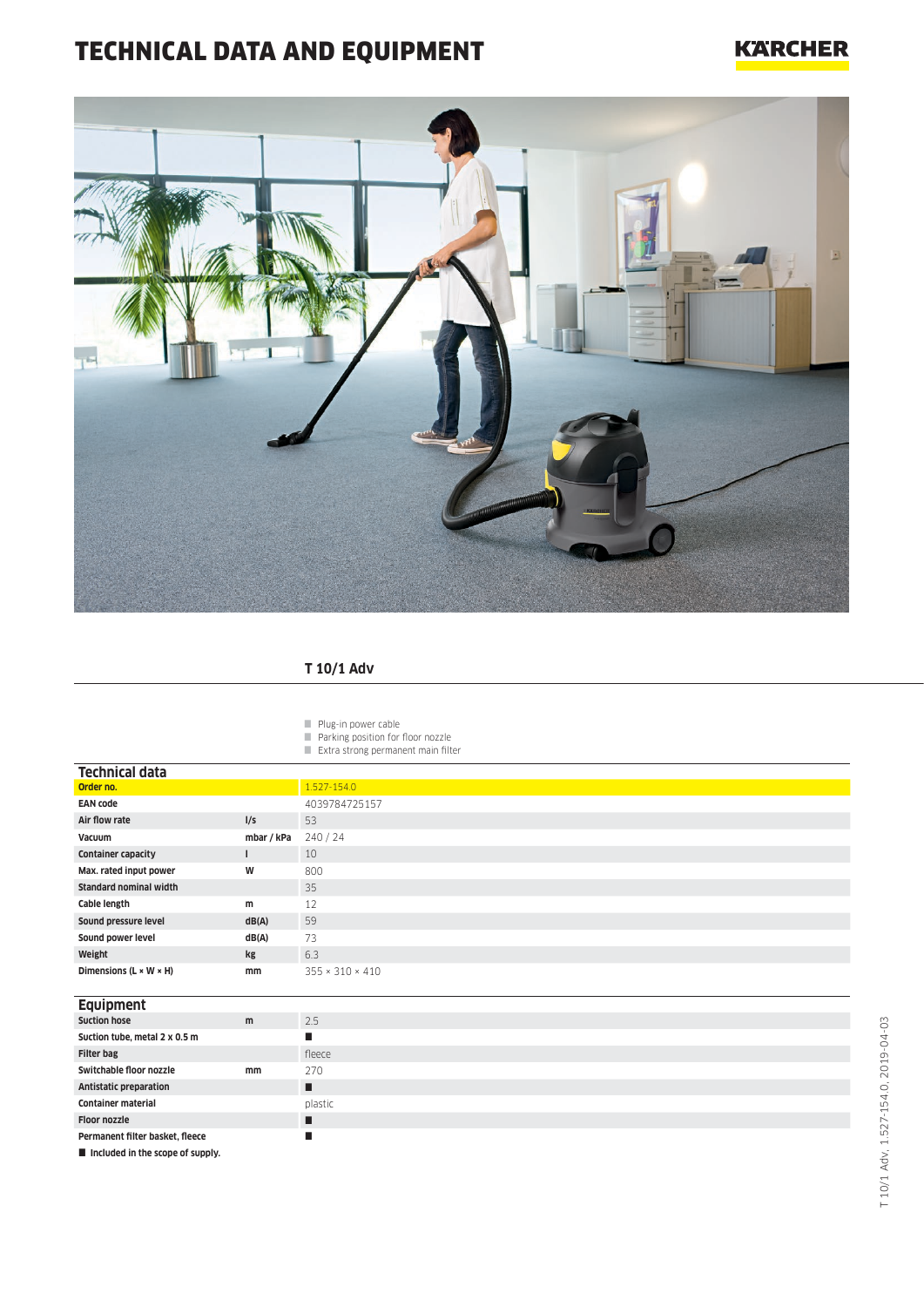## T 10/1 ADV 1.527-154.0

| 2<br>12<br>11                                       |                 | $3 - 4$<br>13                |                          | 5<br>14               |                  | 6<br>15          |       | $8 - 9$<br>7<br>16<br>17                                                                                                                                                                            |                  |
|-----------------------------------------------------|-----------------|------------------------------|--------------------------|-----------------------|------------------|------------------|-------|-----------------------------------------------------------------------------------------------------------------------------------------------------------------------------------------------------|------------------|
|                                                     |                 | Order no.                    | Quantity                 | ID                    | Length           | Width            | Price | <b>Description</b>                                                                                                                                                                                  |                  |
| <b>Exhaust air filter</b>                           |                 |                              |                          |                       |                  |                  |       |                                                                                                                                                                                                     |                  |
| Motor protection filter                             | $\mathbf{1}$    | 6.414-611.0                  | 5 piece(s)               |                       |                  |                  |       | Motor protection filter, removable fleece, which can be<br>replaced when heavily soiled.                                                                                                            | П                |
| <b>Main filter baskets</b>                          |                 |                              |                          |                       |                  |                  |       |                                                                                                                                                                                                     |                  |
| Permanent main filter basket                        | 2 <sup>1</sup>  | 5.731-649.0                  | $1$ piece $(s)$          |                       |                  |                  |       | Plastic frames with reinforced fleece material, washably to                                                                                                                                         |                  |
| Fleece filter bags (three-ply)                      |                 |                              |                          |                       |                  |                  |       | 40°C.                                                                                                                                                                                               |                  |
| Fleece filter bags                                  | 3               | 6.904-315.0                  | 10 piece(s)              |                       |                  |                  |       | Extremely tear-resistant, 3-ply fleece filter bags, dust class<br>M. Fleece filter bags have 2 to 3 times the capacity of con-<br>г<br>ventional paper filter bags. Standard for T 10/1 and T 12/1. |                  |
| Fleece filter bags, bulk value pack                 | $\overline{4}$  | 6.904-321.0                  | 200 piece(s)             |                       |                  |                  |       | Fleece filter bag, 3-ply, tear-proof, dust class M, large-scale<br>$\Box$                                                                                                                           |                  |
| Bend, plastic                                       |                 |                              |                          |                       |                  |                  |       | consumer unit.                                                                                                                                                                                      |                  |
| Bend                                                | 5               | 2.889-148.0                  | 1 piece(s)               | ID 35                 |                  |                  |       | Ergonomic bend for the new clip system. With airflow con-<br>г<br>trol slide, in an antistatic design.                                                                                              |                  |
| Combi-nozzles, dry<br>Combi-nozzle                  |                 | 6 2.889-129.0                | 1 piece(s)               | ID 35                 |                  | 295 mm           |       | Plastic floor nozzle, ID 35 and switchable.<br>п                                                                                                                                                    |                  |
| Combi-nozzle, dry                                   | $\overline{7}$  | 6.906-812.0                  | 1 piece(s)               | <b>ID 32</b>          |                  | 255 mm           |       | Plastic combination floor tool with plastic base plate and                                                                                                                                          |                  |
|                                                     |                 |                              |                          |                       |                  |                  |       | two rollers.                                                                                                                                                                                        | $\Box$           |
| Parquet nozzle                                      |                 | 8 2.889-196.0                | 1 piece(s)               | ID 35                 |                  | 360 mm           |       | Parquet nozzle with wide working width                                                                                                                                                              | $\Box$<br>$\Box$ |
|                                                     | 10 <sup>1</sup> | 9 2.889-197.0<br>6.905-078.0 | 1 piece(s)<br>1 piece(s) | ID 35<br><b>ID 32</b> |                  | 300 mm<br>360 mm |       | Parquet nozzle NW 32 with generous 360 mm working                                                                                                                                                   |                  |
|                                                     |                 |                              |                          |                       |                  |                  |       | width.                                                                                                                                                                                              | $\Box$           |
| Suction tubes, metal<br>Suction tube, chrome-plated | 11              | 6.902-074.0                  | 1 piece(s)               | ID 35                 | 505 mm           |                  |       | Suction tube, metal, chrome-plated, NW 35. Length: 0.5<br>п<br>metres.                                                                                                                              |                  |
| Complete suction hoses (clip system)                |                 |                              |                          |                       |                  |                  |       |                                                                                                                                                                                                     |                  |
| Suction hose                                        |                 | 12 2.889-133.0               | 1 piece(s)               | ID 35                 | 2.5 <sub>m</sub> |                  |       | 2.5 m suction hose with new clip fastener, C 35.                                                                                                                                                    | п                |
| Paper filter bags (two-ply)<br>Paper filter bags    | 13              | 6.904-333.0                  | 10 piece(s)              |                       |                  |                  |       | 10 paper filter bags (BIA-C dust class M), suitable for all<br>industrial dry vacuum cleaners (e.g. T 7/1 und T 10/1).                                                                              | $\Box$           |
| Paper filter bags, bulk pack                        | 14              | 6.904-337.0                  | 300 piece(s)             |                       |                  |                  |       | For bulk consumers: 300 paper filter bags (BIA-C dust class<br>M) suitable for all T 7/1 and T 10/1 industrial dry vacuum<br>cleaners.                                                              | $\Box$           |
| <b>Fabric filter bag</b>                            |                 |                              |                          |                       |                  |                  |       |                                                                                                                                                                                                     |                  |
| Fabric filter bag                                   | 15              | 6.904-316.0                  | 1 piece(s)               |                       |                  |                  |       | Cotton filter bags, washable up to 40°C, suitable for T7/1, T<br>$\Box$<br>10/1 and T 12/1 models.                                                                                                  |                  |
| Crevice nozzles<br>Crevice nozzle                   |                 | 16 2.889-130.0               | 1 piece(s)               | ID 35                 | 210 mm           |                  |       | Plastic crevice nozzle.                                                                                                                                                                             | $\Box$           |
| <b>Suction brushes</b>                              |                 |                              |                          |                       |                  |                  |       |                                                                                                                                                                                                     |                  |
| Suction brush                                       | 17              | 6.903-887.0                  | 1 piece(s)               | ID 32                 |                  | 70 mm            |       | Rotatable suction brush (DN 32 plastic) with PA bristles,<br>70x45 mm. Only for BV and T vacuum cleaners.                                                                                           | $\Box$           |
| Turbo nozzles<br>Turbo upholstery nozzle            | 18              | 2.860-113.0                  | 1 piece(s)               | <b>ID 32</b>          |                  | 160 mm           |       | Plastic turbo upholstery nozzle (DN 35/32, 160 mm) with<br>reduction sleeve.                                                                                                                        | $\Box$           |
| Turbo floor nozzle                                  | 19              | 2.860-114.0                  | 1 piece(s)               | ID 32                 |                  | 270 mm           |       | Plastic turbo floor nozzle (DN 35/32, 270 mm) with reduc-<br>tion sleeve.                                                                                                                           | $\Box$           |
| <b>Connecting sleeves</b>                           |                 |                              |                          |                       |                  |                  |       |                                                                                                                                                                                                     |                  |
| Adapter, ID 32/35, with internal<br>thread          | 20              | 6.902-077.0                  | 1 piece(s)               | ID 32                 |                  |                  |       | Electrically non-conductive adapter with internal thread. For<br>$\Box$<br>connecting two suction hoses without connectors. Suitable<br>for DN 32 or DN 35.                                         |                  |

 $\Box$  Included in the scope of supply.  $\Box$  Available accessories.